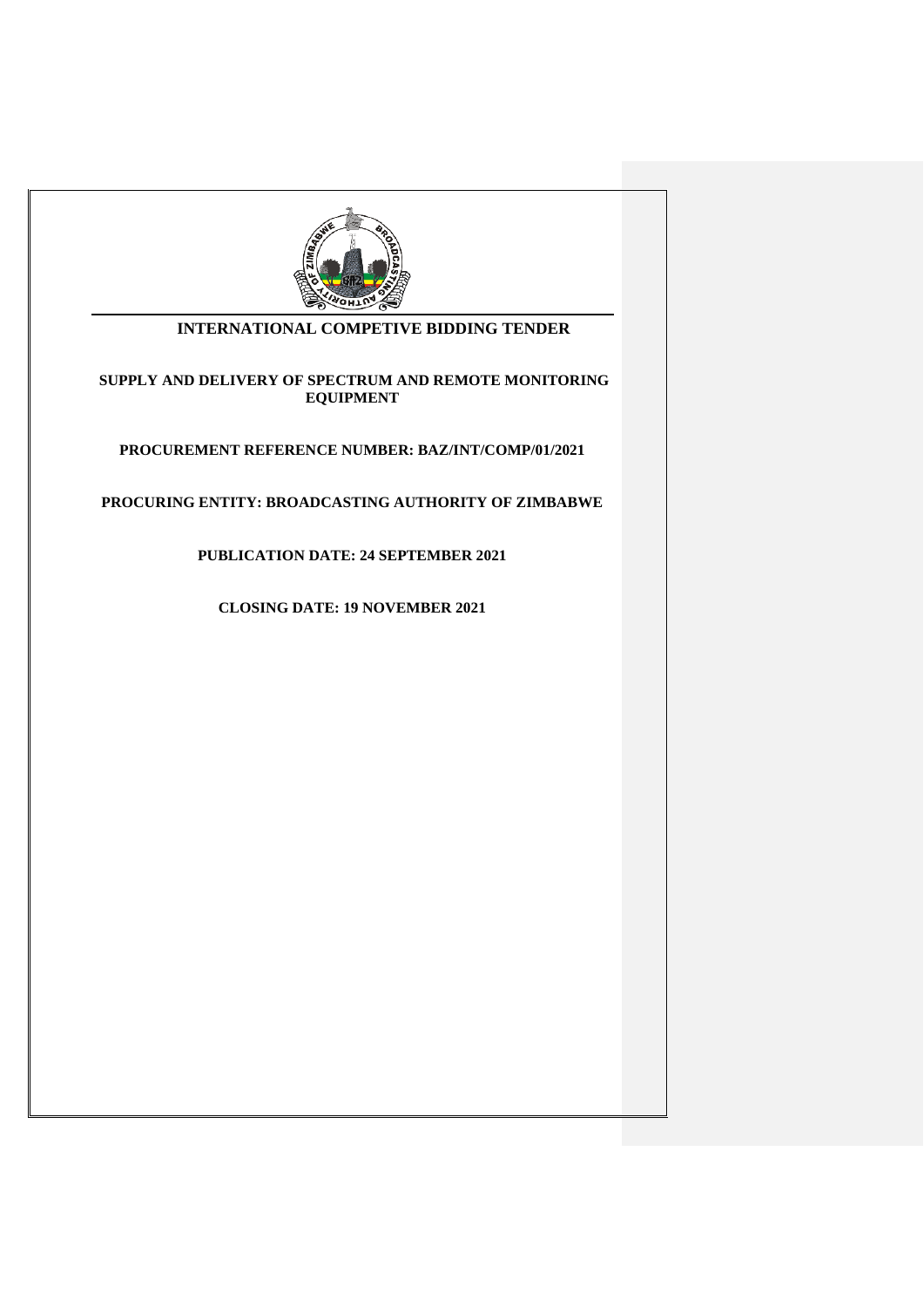## **SUPPLY AND DELIVERY OF SPECTRUM AND MONITORING BROADCASTING EQUIPMENT PROCUREMENT REFERENCE NO: BAZ/INT/COMP/01/2021**

1. The Procuring Entity is undertaking the Primary Procurement with a view to concluding a Direct Procurement. The Procuring Entity is sole Purchaser under this Tender. 2. Broadcasting Authority of Zimbabwe intends to enter into contract with original services.Once the contract has been approved by the Procurement Regulatory Authority of Zimbabwe (PRAZ), order shall be made from the selected supplier. Broadcasting Authority of Zimbabwe may carry out a market survey to determine fair market prices before placing firmed orders.

3. The Procuring Entity now invites your organisation to submit a bid from this tender under direct procurement.

4. The Contract to be concluded will be "single -User." The single -User entitled to purchase under the Tender is Broadcasting Authority of Zimbabwe.

5. The contract to be concluded will be "one" –Suppliers.

6. Bidding will be conducted through Direct Procurement as specified in the Public Procurement and Disposal of Public Assets Act "Regulations: Procurement of Goods" dated January 2018 and is open to all eligible Bidders as defined in the Regulations.

8. This tender is not subject to review by the special oversight committee.

The Acting Chief Executive Officer Broadcasting Authority of Zimbabwe 27 Boscobel West Drive Highlands **Harare** 

# **Table of Contents**

**Part 1: Bidding Procedures**

**Part 2: Statement of Requirements**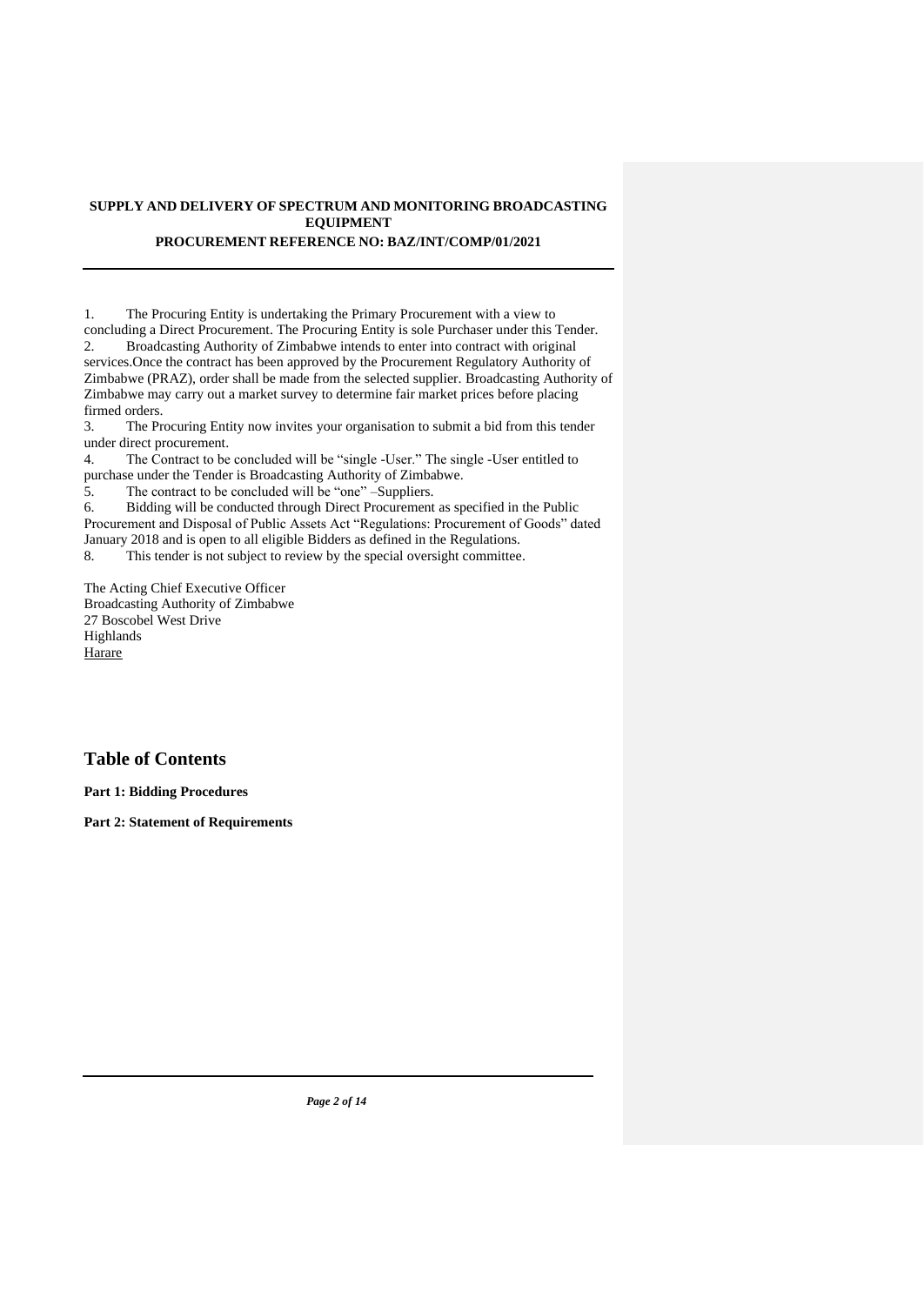**PROCUREMENT REFERENCE NO: BAZ/INT/COMP/01/2021**

**PART 2 STATEMENT OF REQUIREMENTS**

# **PART 1: BIDDING PROCEDURES**

#### **References:**

References to the Act are to the Public Procurement and Disposal of Public Assets Act [*Chapter22:23*] and references to the Regulations are to the Public Procurement and Disposal of Public Assets (General) Regulations (Statutory Instrument No. 5 of 2018). The terms and requirements in the Act and Regulations govern the submission of Bids and should be read by all Bidders.

#### **Procurement Reference Number: BAZ/INT/COMP/01/2021**

#### **Preparation of Bids**

You are requested to bid for the supply of the goods specified in the Statement of Requirements below, by completing and returning the following documentation:

- 1. the Bid Submission Sheet in this Part (bidding procedures);
- 2. the Statement of Requirements in Part 2;
- 3. a copy of every document necessary to demonstrate eligibility in terms of section 28 (1) of the Regulations;
- 4. Proof of supplier registration with the Procurement Regulatory Authority of Zimbabwe,

## **THE FOLLOWING MANDATORY DOCUMENTS ARE REQUIRED:**

- 1. Copy of CR 14 (List of Directors) or equivalent in your country,
- 2. Copy of Certificate of Incorporation or equivalent in your country
- 3. Copy of Current tax clearance or equivalent in your country
- 4. Copy of Company profile
- 5. Copy of Valid NSSA Registration for Zimbabwean Companies .
- 6. Copy of current registration certificate with the Procurement Regulatory Authority of Zimbabwe Registration in the category of **plant and equipment maintenance services— (Service Category S/P/004),or equivalenc**e. For international Bidders A Payment of USD 750.00 is required for this registration payable to Procurement Regulatory Authority of Zimbabwe
- 7. You must be original manufacture of the equipment ( produce a letter or certificate to this effect)
- 8. State payment terms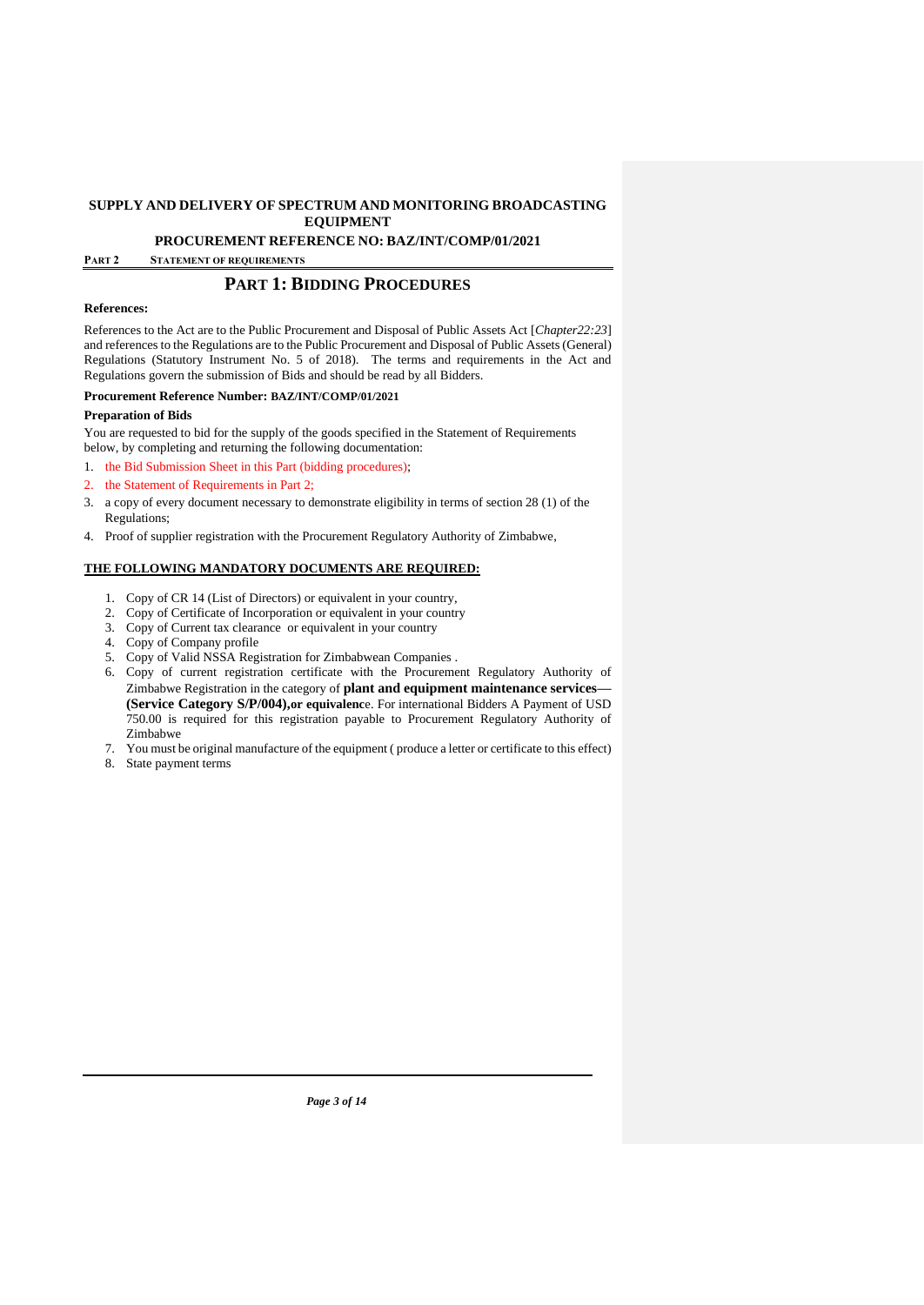**PROCUREMENT REFERENCE NO: BAZ/INT/COMP/01/2021**

**PART 2 STATEMENT OF REQUIREMENTS**

#### **Number of Bids**

No Bidder may submit more than one bid, either individually or as a joint venture partner in another Bid, except as a subcontractor. Where the procurement is divided into lots and packages, only one Bid can be submitted. A conflict of interest will be deemed to arise if bids are received from more than one Bidder owned, directly or indirectly, by the same person.

#### **Clarification**

All clarifications must be sent to; [procurement@baz.co.](mailto:procurement@baz.co)zw[; solomon@baz.co.zw;](mailto:solomon@baz.co.zw) ;matthias@baz.co.zw or to the attention of on or before 22 October 2021. Or to the attention of:

**The Acting Chief Executive Officer Broadcasting Authority of Zimbabwe 27 Boscobel West Drive Highlands Harare**

It is the bidder's responsibility to ensure that the request for clarifications has been received and acknowledged by Broadcasting Authority of Zimbabwe.

#### **Validity of Bids**

The minimum period for which the Bidder's bid must remain valid is 6*0 days* from the deadline for the submission of bids.

#### **Submission of Bids**

Bids must be submitted in writing in a sealed envelope to the address below, no later than the date and time of the deadline below. It is the Bidder's responsibility to ensure that they have completed the bid submission register.

The Bidder must mark the envelope with the Bidder's name and address and the Procurement Reference Number.

**Bids should be submitted in triplicate with one (1) original copy marked "ORIGINAL" and two (2) copies each marked "COPY" All 3 copies should be in sealed envelopes clearly marked with the details of the tender, and should be deposited in a tender box situated at the below given address. In the event of any discrepancy between the original and the copies, the original will prevail.**

Late bids will be rejected. The Procuring Entity reserves the right to extend the bid submission deadline and but will notify all potential bidders who would have collected the bidding documents, of the amended bid submission deadline.

| <b>DEADLINE DATE</b>      | <b>19 NOVEMBER 2021</b>                                                                                                                        |
|---------------------------|------------------------------------------------------------------------------------------------------------------------------------------------|
| <b>DEADLINE TIME</b>      | 10:00 AM                                                                                                                                       |
| <b>SUBMISSION ADDRESS</b> | THE ACTING CHIEF EXECUTIVE OFFICER,<br><b>BROADCASTING AUTHORITY OF ZIMBABWE,</b><br><b>27 BOSCOBEL WEST DRIVE, HIGHLANDS</b><br><b>HARARE</b> |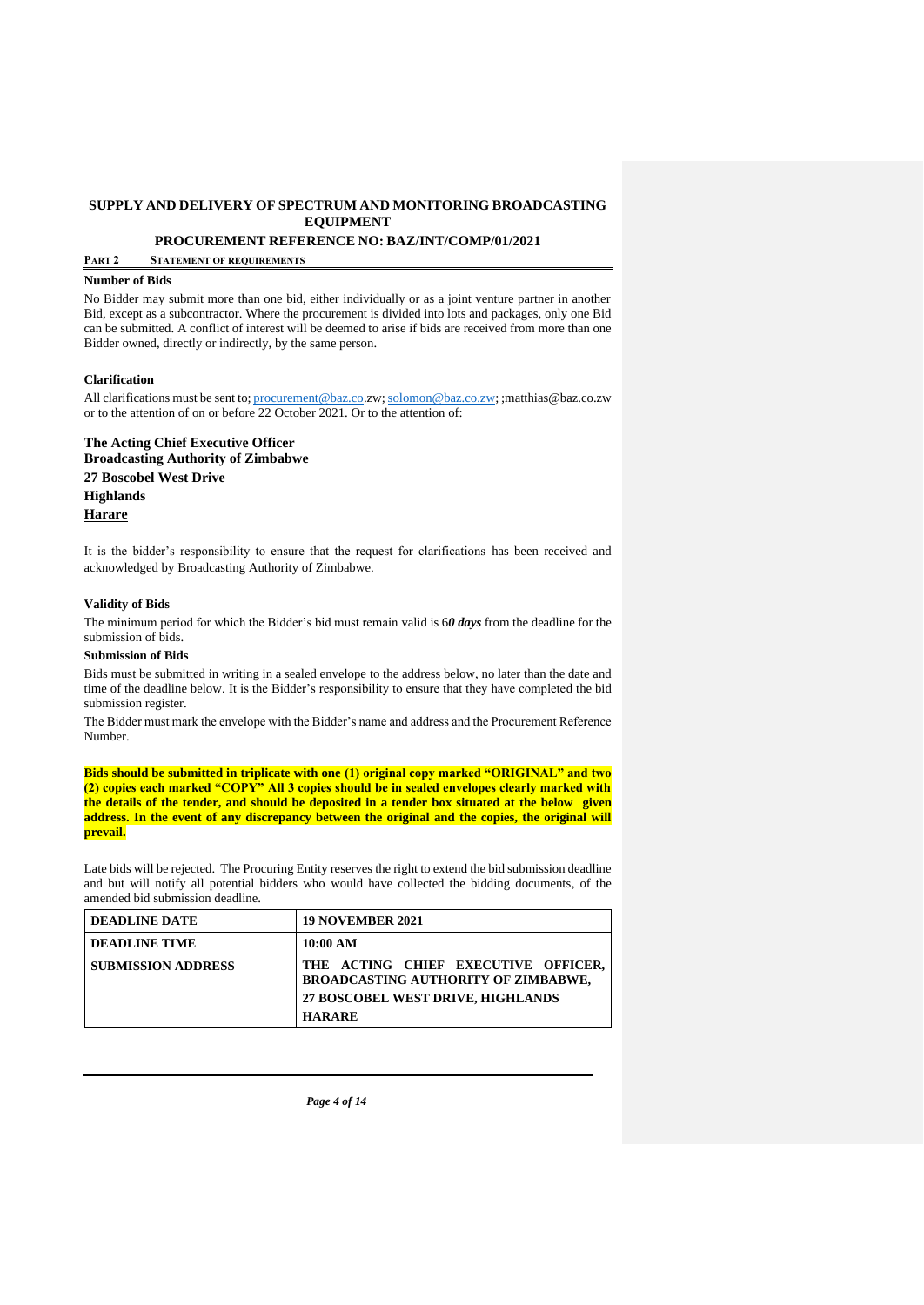**PROCUREMENT REFERENCE NO: BAZ/INT/COMP/01/2021**

**PART 2 STATEMENT OF REQUIREMENTS**

Means of acceptance: Bids in the sealed envelopes shall be deposited in a tender box situated at the above address. All the bidders should ensure that their bids are recorded in the tender submission register on submission, and should be issued with a receipt.

#### **Bid opening**

Bidders and their representatives may witness the opening of bids, which will take place at the submission address immediately following the deadline.

#### **Withdrawal, amendment or modification of Bids**

A Bidder may withdraw, substitute, or modify its Bid after it has been submitted by sending a written notice, duly signed by an authorized representative. However, no Bid may be withdrawn, substituted, or modified in the interval between the deadline for submission of Bids and the expiration of the period of Bid validity specified by the Bidder or any extension of that period.

#### **Delivery Requirements**

The delivery period required (from the date of contract signing) and the final destination for delivery are as indicated in the Delivery Schedule in Part 2 which is 6 weeks or better. Bidders offering a delivery period in excess of 6 weeks maybe rejected.

#### **Bid Prices and Discounts**

The prices and discounts quoted by the Bidder in the Bid Submission Form and in the Price Schedules must conform to the requirements specified below.

Prices must be quoted as specified in the Price Schedule included in Part2Statement of Requirements. In quoting prices, the Bidder is free to use transportation through carriers registered in any eligible country and similarly may obtain insurance services from any eligible country. Prices quoted must include the following costs and components:

- (a) For Goods
	- (i) the price of the Goods and the cost of delivery to the final destination, including the relevant INCOTERM, as stated in the Delivery Schedule;
	- (ii) the custom duties to be paid on the Goods on entry into Zimbabwe, if not already included;
	- (iii) Any other applicable import taxes;
	- (iv) any sales and other taxes due within Zimbabwe which will be payable on the Goods, if not already included;
	- (v) any rebate or mark-up of the local agent or representative.
- (b) for Related Services, (other than inland transportation and other services required to convey the Goods to their final destination), whenever such Related Services are specified in the Schedule of Requirements: the price of each item comprising the Related Services (inclusive of any applicable taxes).

## **Evaluation of Bids**

Bids will be evaluated using the following methodology:

- 1. Preliminary examination to confirm that all documents required have been provided, to confirm the eligibility of Bidders in terms of section 28 (1) of the Regulations and to confirm that the Bid is administratively compliant in terms of section 28 (2) of the Regulations.
- 2. Technical evaluation to determine substantial responsiveness to the specifications in the Statement of Requirements;
- 3. Financial evaluation and comparison to determine the lowest evaluated price of bids.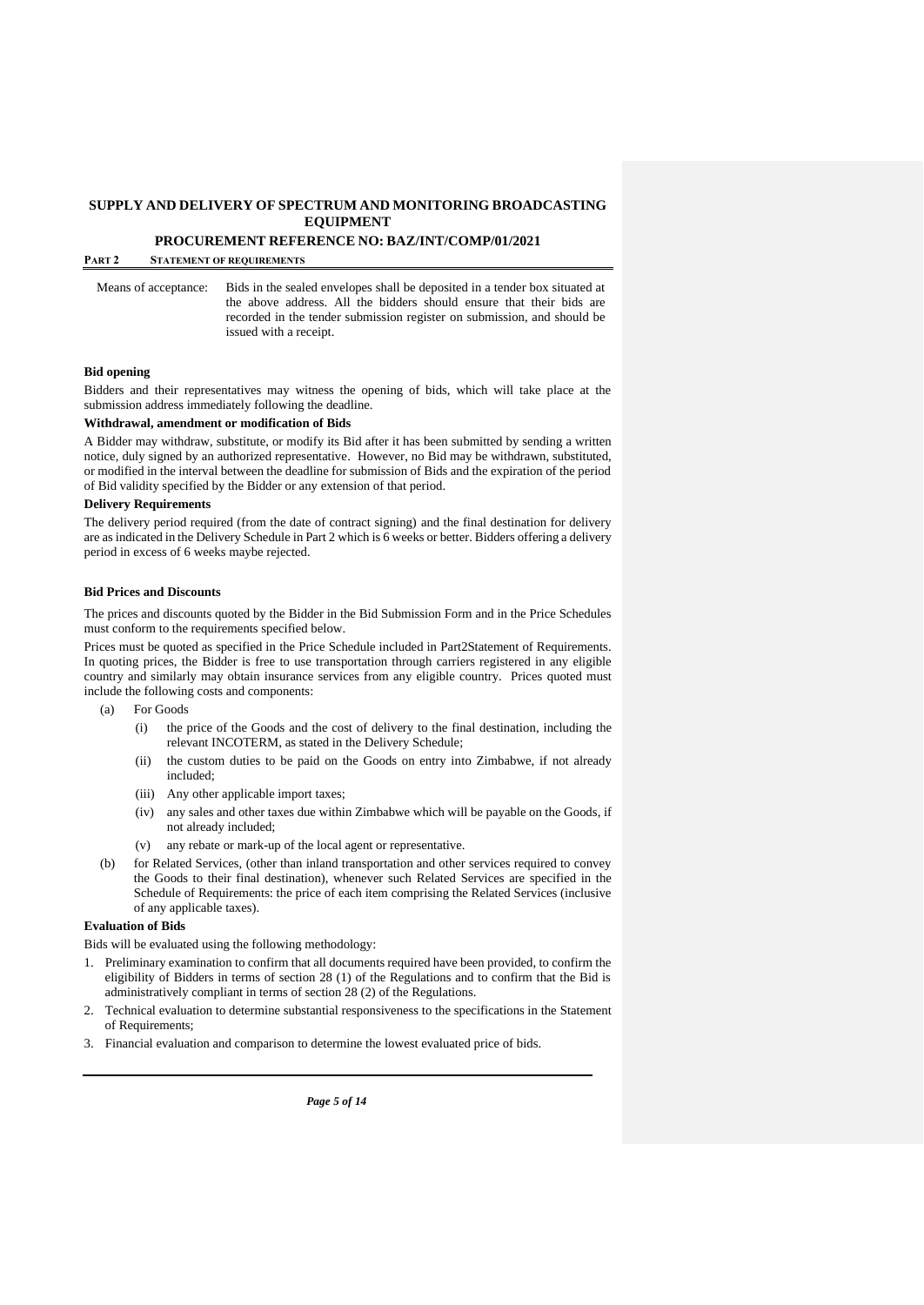# **PROCUREMENT REFERENCE NO: BAZ/INT/COMP/01/2021**

## **PART 2 STATEMENT OF REQUIREMENTS**

Broadcasting Authority of Zimbabwe will enter into Contract with one bidders and ranking will be based on price.

#### **Evaluation criteria**

The Procuring Entity's evaluation of a Bid will take into account, in addition to the Bid Price, the following criteria and methodologies.

**Deviation in payment schedule**: The payment schedule is stated in the Special Conditions of Contract (SCC) in Part 3. A Bidder may propose a deviation from the schedule and is subject to negotiation with the Procuring Entity.

#### **Eligibility and Qualification Criteria**

Bidders are required to meet the criteria in section 28 of the Act to be eligible to participate in public procurement and to be qualified for the proposed contract. They must therefore provide any available documentation and certify their eligibility in the Bid Submission Sheet. To be eligible, Bidders must

1. have the legal capacity to enter into a contract;

- 2. not be insolvent, in receivership, bankrupt or being wound up, not have had business activities suspended and not be the subject of legal proceedings for any of these circumstances;
- 3. have fulfilled their obligations to pay taxes and social security contributions in Zimbabwe (for Zimbabwean companies only)
- 4. not have a conflict of interest in relation to this procurement requirement;
- 5. not be debarred from participation in public procurement under section 72 (6) of the Act and section 74(1) (c), (d) or (e) of the Regulations or declared ineligible under section 99 of the Act;
- 6. have the nationality of an eligible country as specified in the Special Conditions of Contract; and have been registered with the Authority as a Supplier and have paid the applicable Supplier Registration Fee set out in Part III of the Fifth Schedule to the Regulations (for Zimbabwean companies only)

Participation in this bidding procedure is open to Zimbabwean bidders/ companies only.

#### **Origin of Goods**

All goods and related services must have as their country of origin an eligible country, as specified in the Special Conditions of Contract.

#### **Technical Criteria**

The Technical Specifications Sheet details the minimum specification of the goods required. The goods offered must meet this specification, but no credit will be given for exceeding the specification. No alternatives to technical specifications given shall be accepted for evaluation.

#### **Currency**

Tenders should be priced in United states dollars payable at reserve bank of Zimbabwe (RBZ) interbank rate of the day.

## **Award of Contract**

The lowest evaluated bid, after application of any additional evaluation criteria, including any margin of preference, which is substantially responsive to the requirements of this bidding document will be recommended for award of contract. The proposed award of contract will be by issue of a Notification of Contract Award in terms of section 55 of the Act which will be effective until signature of the contract documents in accordance with Part 3: Contract. Unsuccessful Bidders will receive the Notification of Contract Award and, if they consider they have suffered prejudice from the process, they may within 14 days of receiving this Notification, submit to the Procuring Entity a Challenge in terms of section 73 of the Act, subject to payment of the applicable fee set out in section 44 of and the Third Schedule to the Regulations.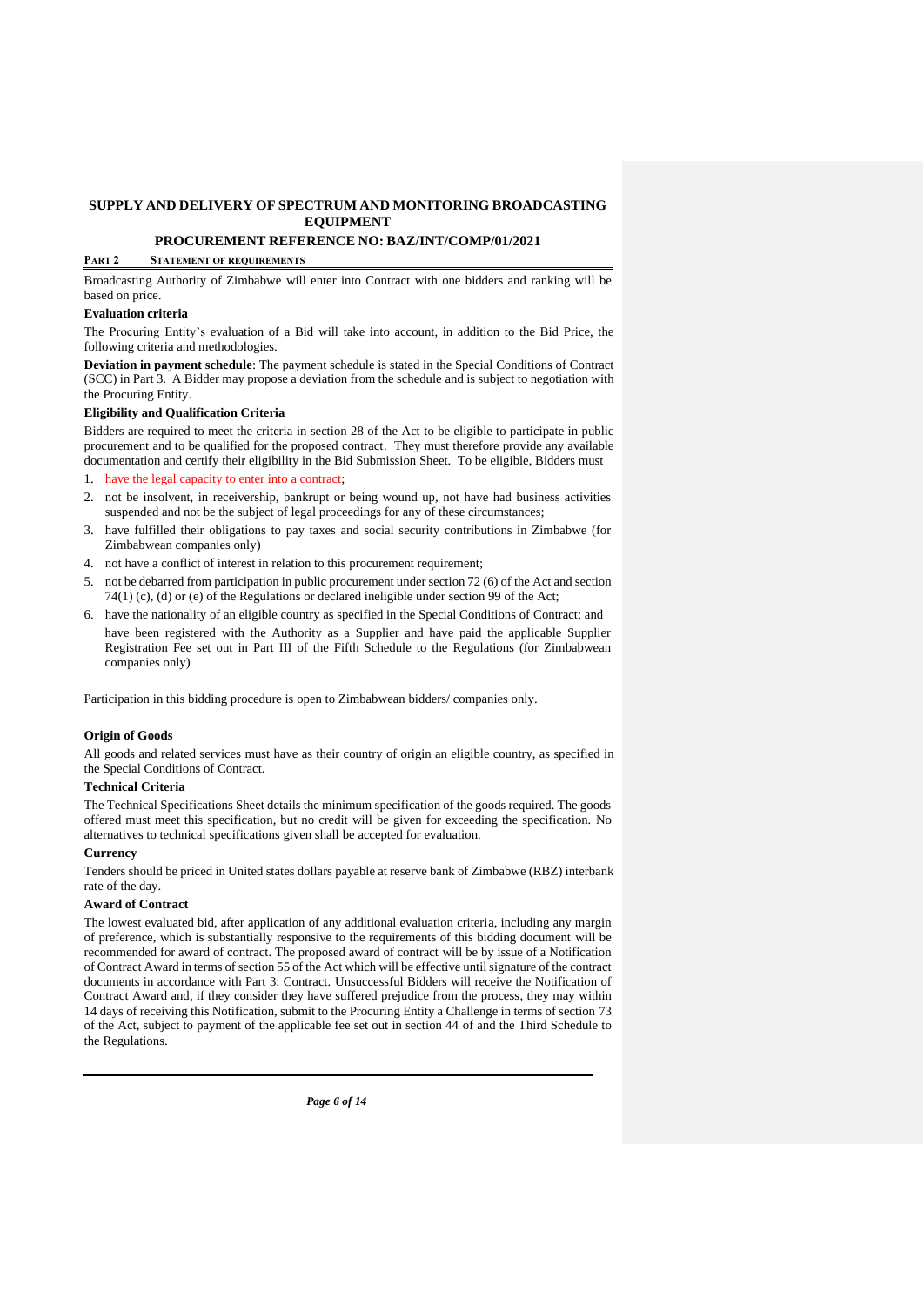## **PROCUREMENT REFERENCE NO: BAZ/INT/COMP/01/2021**

#### **PART 2 STATEMENT OF REQUIREMENTS**

## **Right to Reject**

The Procuring Entity reserves the right to accept or reject any Bids or to cancel the procurement process and reject all Bids at any time prior to contract award.

#### **Corrupt Practices**

The Government of Zimbabwe requires that Procuring Entities, as well as Bidders and Contractors, observe the highest standard of ethics during the procurement and execution of contracts. In pursuit of this policy:

- 1. the Procuring Entity will reject a recommendation for award if it determines that the Bidder recommended for award has, directly or through an agent, engaged in corrupt, fraudulent, collusive or coercive practices in competing for the Contract or been declared ineligible to be awarded a procurement contract under section 99 of the Act;
- 2. the Authority may under section 72 (6) of the Act impose the sanctions under section 74 (1) of the Regulations; and
- 3. any conflict of interest on the part of the Bidder must be declared.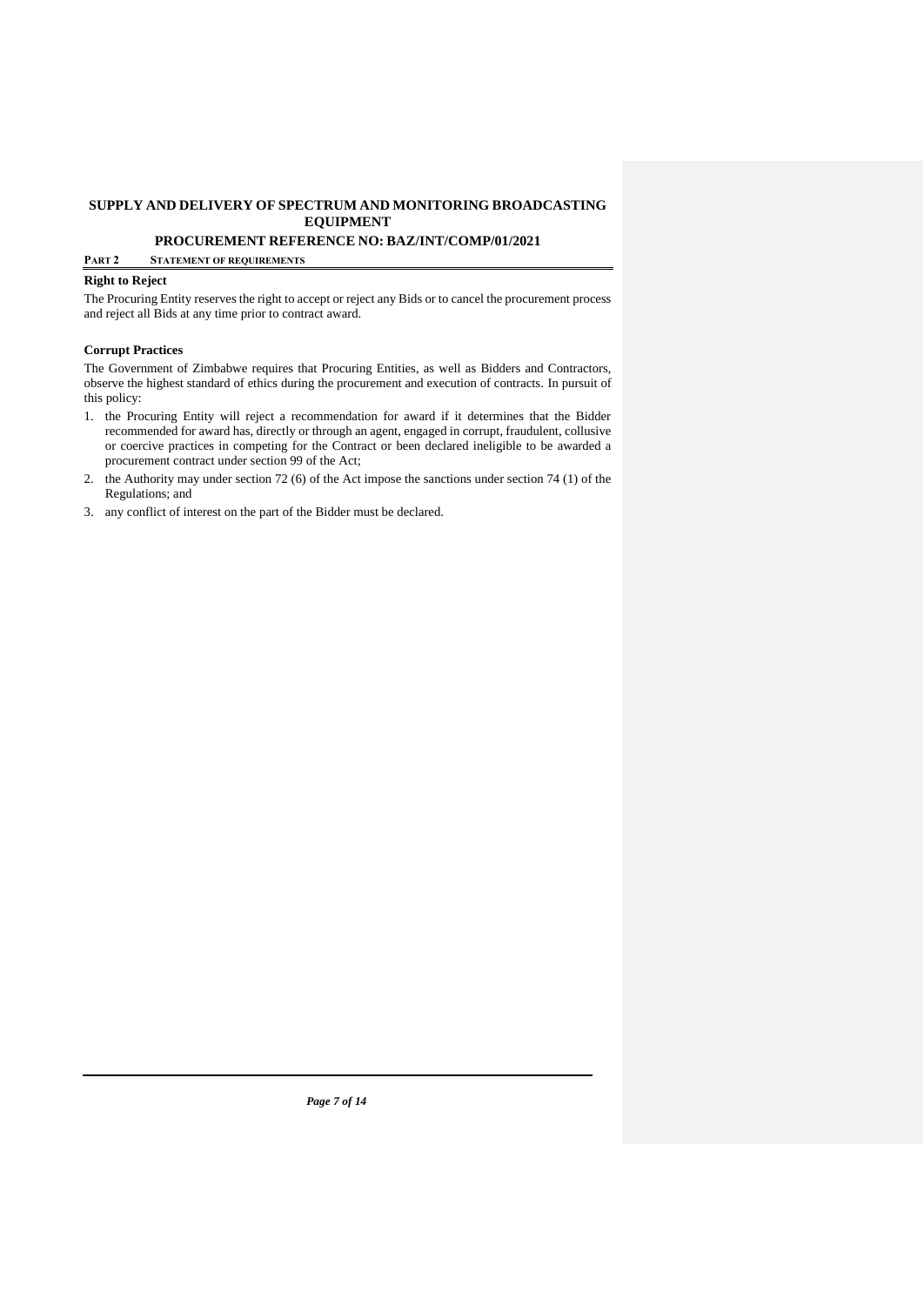**PROCUREMENT REFERENCE NO: BAZ/INT/COMP/01/2021**

**PART 2 STATEMENT OF REQUIREMENTS**

# **Bid Submission Sheet**

*{Note to Bidders: Complete this form with all the requested details and submit it as the first page of your Bid. Attach the completed Statement of Requirements and any other documents requested in Part 1. Ensure that your Bid is authorised in the signature block below. A signature and authorisation on this form will confirm that the terms and conditions of this Bid prevail over any attachments. If your Bid is not authorised, it will be rejected. If the Bidder is a Joint Venture (JV), the Bid must be signed by an authorized representative of the JV on behalf of the JV, and so as to be legally binding on all the members as evidenced by a power of attorney signed by their legally authorized representatives.* 

*Bidders must mark as "CONFIDENTIAL" information in their Bids which is confidential to their business. This may include proprietary information, trade secrets or commercial or financially sensitive information}.* 

| Procurement Reference Number: |  |
|-------------------------------|--|
| Subject of Procurement:       |  |
| Name of Bidder:               |  |
| Bidder's Reference Number:    |  |
| Date of Bid:                  |  |

We offer to supply the items listed in the attached Statement of Requirements, at the prices indicated on the attached Price Schedule and in accordance with the terms and conditions stated in your Bidding Document referenced above.

We confirm that we meet the eligibility criteria specified in Part 1: Procedures of Bidding.

We declare that we are not debarred from bidding and that the documents we submit are true and correct.

We confirm that we have the legal capacity to enter into a procurement contract.

#### **The validity period of our bid is: ………** *{days}* **from the date of submission**.

We confirm that the prices quoted in the attached Price Schedule are fixed and firm for the duration of the validity period and will not be subject to revision, variation or adjustment.

## **Bid Authorised by:**

| <b>Signature</b> |                                  | Name: |                                                                                    |
|------------------|----------------------------------|-------|------------------------------------------------------------------------------------|
| <b>Position:</b> |                                  | Date: | $\ldots \ldots \ldots \ldots \ldots \ldots \ldots \ldots \ldots \ldots (DD/MM/YY)$ |
|                  | Authorised for and on behalf of: |       |                                                                                    |
| Company          |                                  |       |                                                                                    |
| <b>Address:</b>  |                                  |       |                                                                                    |
|                  |                                  |       |                                                                                    |

*Page 8 of 14*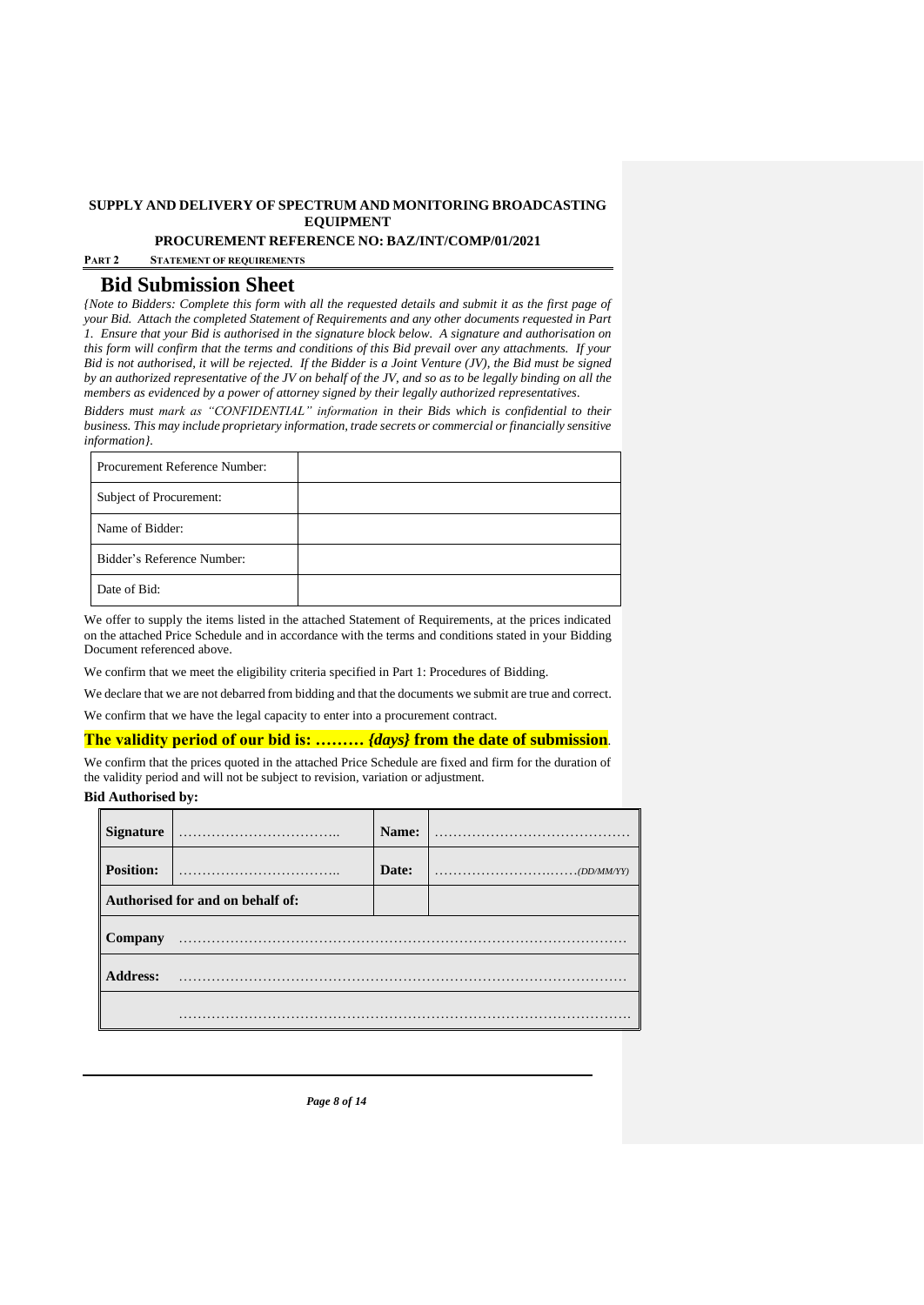**PROCUREMENT REFERENCE NO: BAZ/INT/COMP/01/2021**

**PART 2 STATEMENT OF REQUIREMENTS**

# **PART 2: STATEMENT OF REQUIREMENTS**

|                                   | . |
|-----------------------------------|---|
| Name of Bidder:                   |   |
| <b>Bidder's Reference Number:</b> |   |

**List of Goods and Price Schedule**

Currency of Bid:…………………….……..

| <b>Item</b><br>No <sup>1</sup> | <b>Description of Goods</b>                                                                                                                                                                                                                                                                                                                                                                                                                                                                                                                                                                                                                                                                                                                                                                                                                                                                                                                                                                                                                                                                                                                            | Quantity <sup>2</sup> | Unit<br>Price <sup>3</sup> | <b>Total</b><br>Price <sup>4</sup> |
|--------------------------------|--------------------------------------------------------------------------------------------------------------------------------------------------------------------------------------------------------------------------------------------------------------------------------------------------------------------------------------------------------------------------------------------------------------------------------------------------------------------------------------------------------------------------------------------------------------------------------------------------------------------------------------------------------------------------------------------------------------------------------------------------------------------------------------------------------------------------------------------------------------------------------------------------------------------------------------------------------------------------------------------------------------------------------------------------------------------------------------------------------------------------------------------------------|-----------------------|----------------------------|------------------------------------|
| 1                              | Portable TV & Radio Analyzer<br><b>Technical Specifications:</b><br><b>TV Standards Supported</b><br>1)<br>DVB-T <sub>2</sub><br>j.<br>DVB-S/S2<br>ii.<br>DVB-C<br>iii.<br>Analog TV<br>iv.<br><b>IPTV</b><br>v.<br>Radio Standards Supported<br>(2)<br>FM (Fully Compliant with ITU SM.1268)<br>i.<br>ii.<br>DAB/DAB+<br>Demodulating capabilities for the above-mentioned standards<br>3)<br>Capability for Drive Testing Maps<br>4)<br>Capability for recording the Transport Stream and Spectrum RF<br>5)<br>Capability to export measurements in .pdf and .xls files<br>6)<br>Full antenna kit<br>7)<br>Direction Finding (Optional)<br>8)<br>Other Requirements:<br>9)<br>Carry Case for the analyzer<br>i.<br>ii.<br>Spare battery for the analyzer<br>iii.<br>Training                                                                                                                                                                                                                                                                                                                                                                         | 02                    |                            |                                    |
| $\overline{2}$                 | <b>Digital Television Remote Monitoring Equipment</b><br><b>Technical Specifications:</b><br>Real-time monitoring of up to 4 digital television multiplexes, both at RF and transport levels.<br>1)<br>2)<br>Save Measurements. Historic of Alarms<br>Capability for Recording the Transport Stream: Manual and Based on Alarms<br>3)<br>Minimum 1Tb storage (multi-year log capability)<br>4)<br>Monitor Black & Freeze Images, Audio Silence and Loudness<br>5)<br>Monitor IP Measurements (Maximum/Minimum Interval between packet arrival, IP payload Bit Rate,<br>6)<br>UDP Payload Bit Rate, Media Loss Rate, IP Lost Frames, Corrected IPs)<br>Capability for creating quality profiles in each RF, ASI and IP interfaces<br>7)<br>Capability for import / export configuration to replicate the configuration in other similar devices<br>8)<br>SNMP compatible<br>9)<br>10) User Friendly Web Interface for a remote access to the device<br>11) Signal quality measurements: Power, C/N, BER, MER, shoulders<br>12) Constellation Diagram<br>13) Other requirements.<br>i.<br>Dual power supply<br>ii.<br>Rackable unit e.g. 1U<br>VAT 14.5% | 02                    |                            |                                    |
|                                | <b>TOTAL</b>                                                                                                                                                                                                                                                                                                                                                                                                                                                                                                                                                                                                                                                                                                                                                                                                                                                                                                                                                                                                                                                                                                                                           |                       |                            |                                    |

*Page 9 of 14*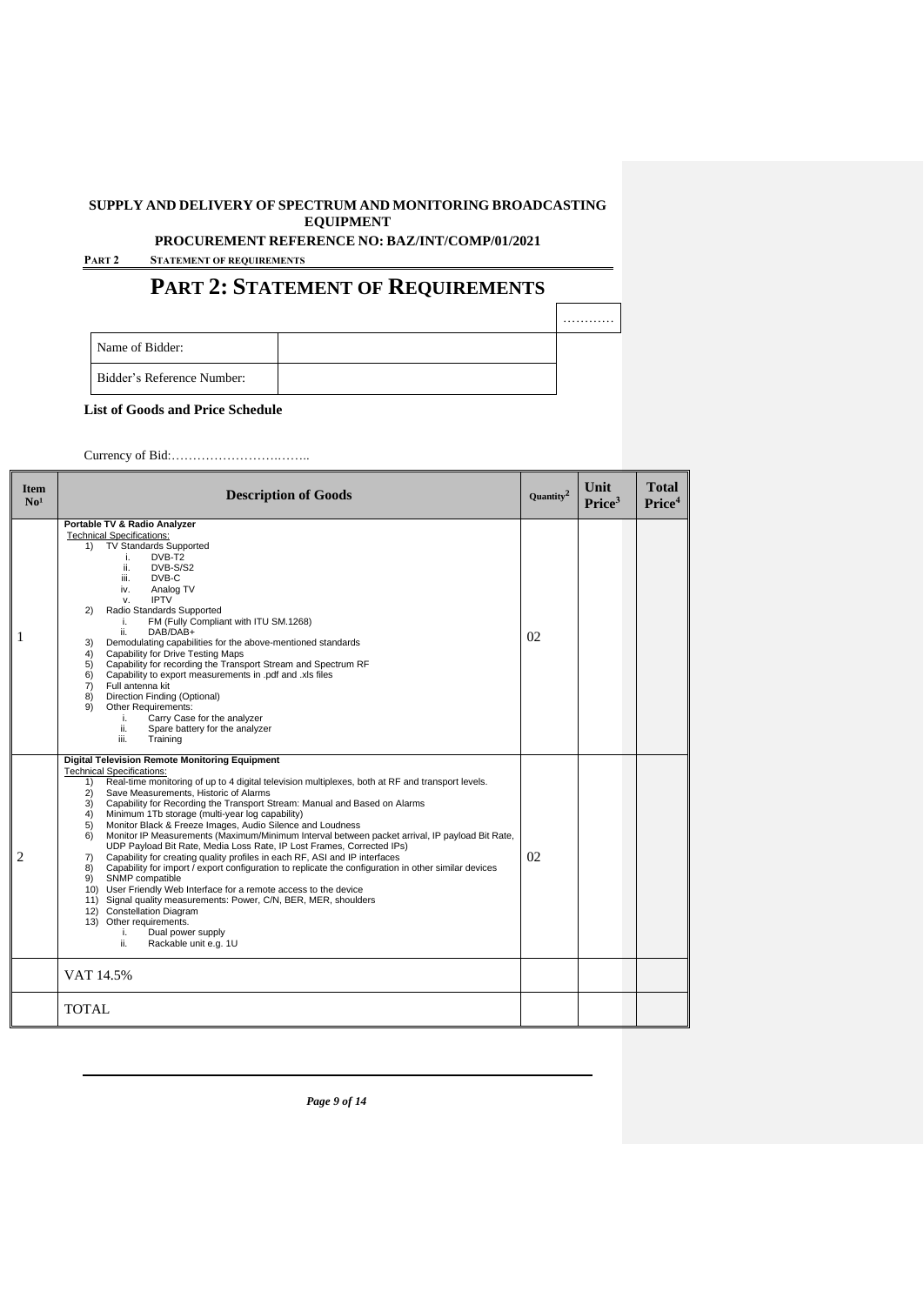**PROCUREMENT REFERENCE NO: BAZ/INT/COMP/01/2021**

#### **PART 2 STATEMENT OF REQUIREMENTS**

Note 1: Lots and packages should be shown as separate items.

Note 2: The description or quantity must indicate the unit of measure where relevant.

Note 3: Unit and total prices must be for delivery through to the final destination stated in Part 1.

Note 4: Include any additional costs, such as installation or commissioning.

The price to be quoted in the Price Schedule must be the total price of the bid, excluding any discounts offered.

*Page 10 of 14*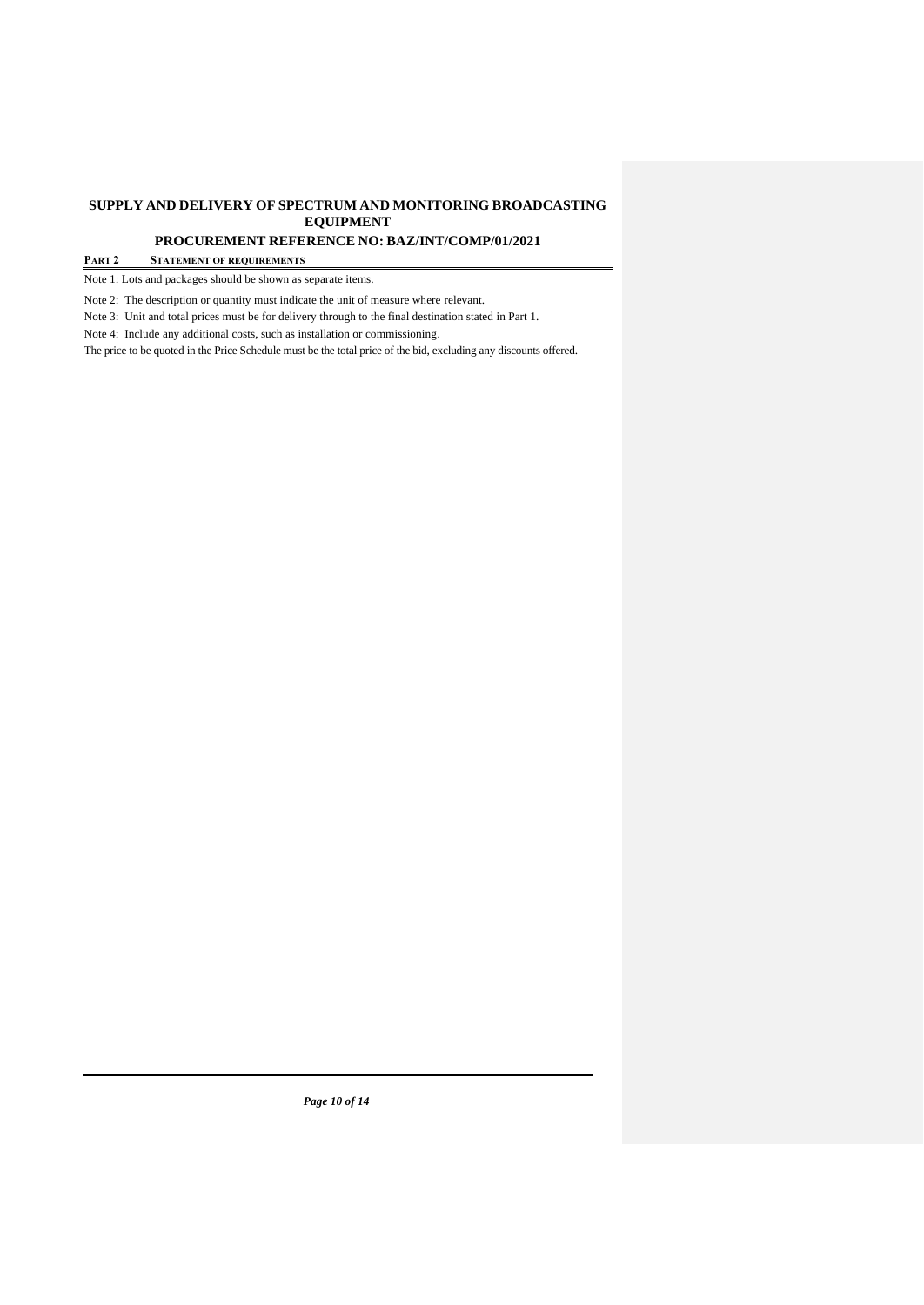**PROCUREMENT REFERENCE NO: BAZ/INT/COMP/01/2021**

**PART 2 STATEMENT OF REQUIREMENTS**

## **Delivery Schedule**

| Name of Bidder:            |  |
|----------------------------|--|
| Bidder's Reference Number: |  |

*{Note to Bidders: If the delivery period offered, or any other details, differ from the requirements below, this should be stated in your tender}.* 

| <b>Item</b><br>No <sup>1</sup> | <b>Description of Goods</b>                                                                                                                                                                                                                                                                                                                                                                                                                                                                                                                                                                                                                                                                                                                                                                                                                                                                                                                                                                                                                                                                                                              | <b>Delivery Date Required by Procuring Entity</b><br>and applicable INCOTERM | Bidder's<br>offered<br><b>Delivery</b><br>period |
|--------------------------------|------------------------------------------------------------------------------------------------------------------------------------------------------------------------------------------------------------------------------------------------------------------------------------------------------------------------------------------------------------------------------------------------------------------------------------------------------------------------------------------------------------------------------------------------------------------------------------------------------------------------------------------------------------------------------------------------------------------------------------------------------------------------------------------------------------------------------------------------------------------------------------------------------------------------------------------------------------------------------------------------------------------------------------------------------------------------------------------------------------------------------------------|------------------------------------------------------------------------------|--------------------------------------------------|
| 1                              | Portable TV & Radio Analyzer<br><b>Technical Specifications:</b><br>10) TV Standards Supported<br>DVB-T <sub>2</sub><br>vi.<br>vii.<br>DVB-S/S2<br>viii.<br>DVB-C<br>Analog TV<br>ix.<br><b>IPTV</b><br>X.<br>11) Radio Standards Supported<br>FM (Fully Compliant with ITU SM.1268)<br>iii.<br>DAB/DAB+<br>iv.<br>12) Demodulating capabilities for the above-mentioned standards<br>13) Capability for Drive Testing Maps<br>14) Capability for recording the Transport Stream and Spectrum RF<br>15) Capability to export measurements in .pdf and .xls files<br>16) Full antenna kit<br>17) Direction Finding (Optional)<br>18) Other Requirements:<br>Carry Case for the analyzer<br>iv.<br>Spare battery for the analyzer<br>v.<br>vi.<br>Training                                                                                                                                                                                                                                                                                                                                                                                 | EX STOCK OR SHORTEST LEAD<br><b>TIME</b>                                     |                                                  |
| $\overline{c}$                 | <b>Digital Television Remote Monitoring Equipment</b><br><b>Technical Specifications:</b><br>14) Real-time monitoring of up to 4 digital television multiplexes, both<br>at RF and transport levels.<br>15) Save Measurements, Historic of Alarms<br>16) Capability for Recording the Transport Stream: Manual and Based<br>on Alarms<br>17) Minimum 1Tb storage (multi-year log capability)<br>18) Monitor Black & Freeze Images, Audio Silence and Loudness<br>19) Monitor IP Measurements (Maximum/Minimum Interval between<br>packet arrival, IP payload Bit Rate, UDP Payload Bit Rate, Media<br>Loss Rate, IP Lost Frames, Corrected IPs)<br>20) Capability for creating quality profiles in each RF, ASI and IP<br>interfaces<br>21) Capability for import / export configuration to replicate the<br>configuration in other similar devices<br>22) SNMP compatible<br>23) User Friendly Web Interface for a remote access to the device<br>24) Signal quality measurements: Power, C/N, BER, MER, shoulders<br>25) Constellation Diagram<br>26) Other requirements.<br>iii.<br>Dual power supply<br>Rackable unit e.g. 1U<br>iv. | EX STOCK OR SHORTEST LEAD<br><b>TIME</b>                                     |                                                  |

Page 11 of 14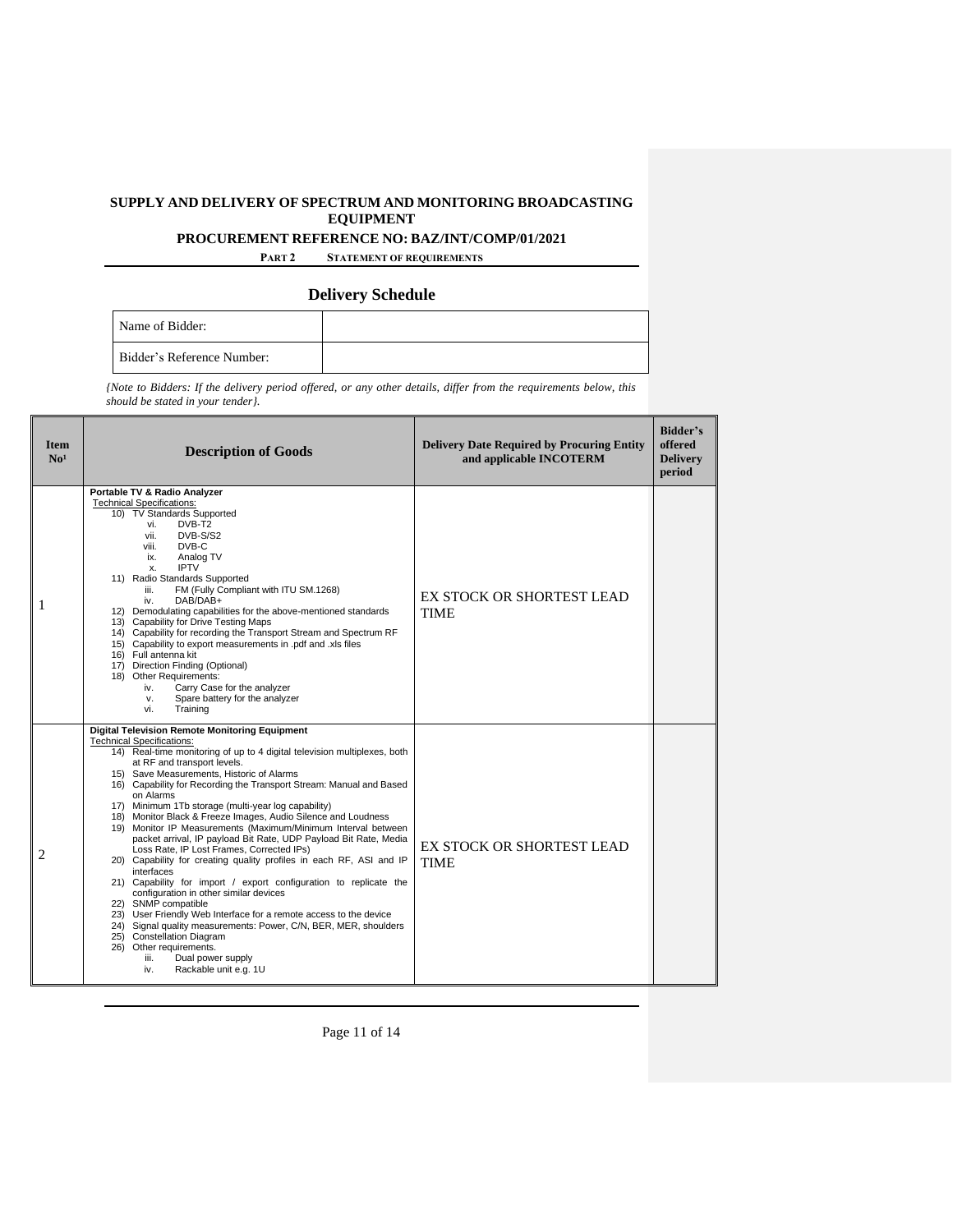**PROCUREMENT REFERENCE NO: BAZ/INT/COMP/01/2021**

**PART 3 CONTRACT**

The delivery period required is measured from the date of the signing of the Contract between the Procuring Entity and the Bidder.

| The Project Site for delivery of the goods | 27 BOSCOBEL WEST DRIVE. HIGHLANDS. |
|--------------------------------------------|------------------------------------|
| is the final destination:                  | <b>HARARE</b>                      |

*Page 12 of 14*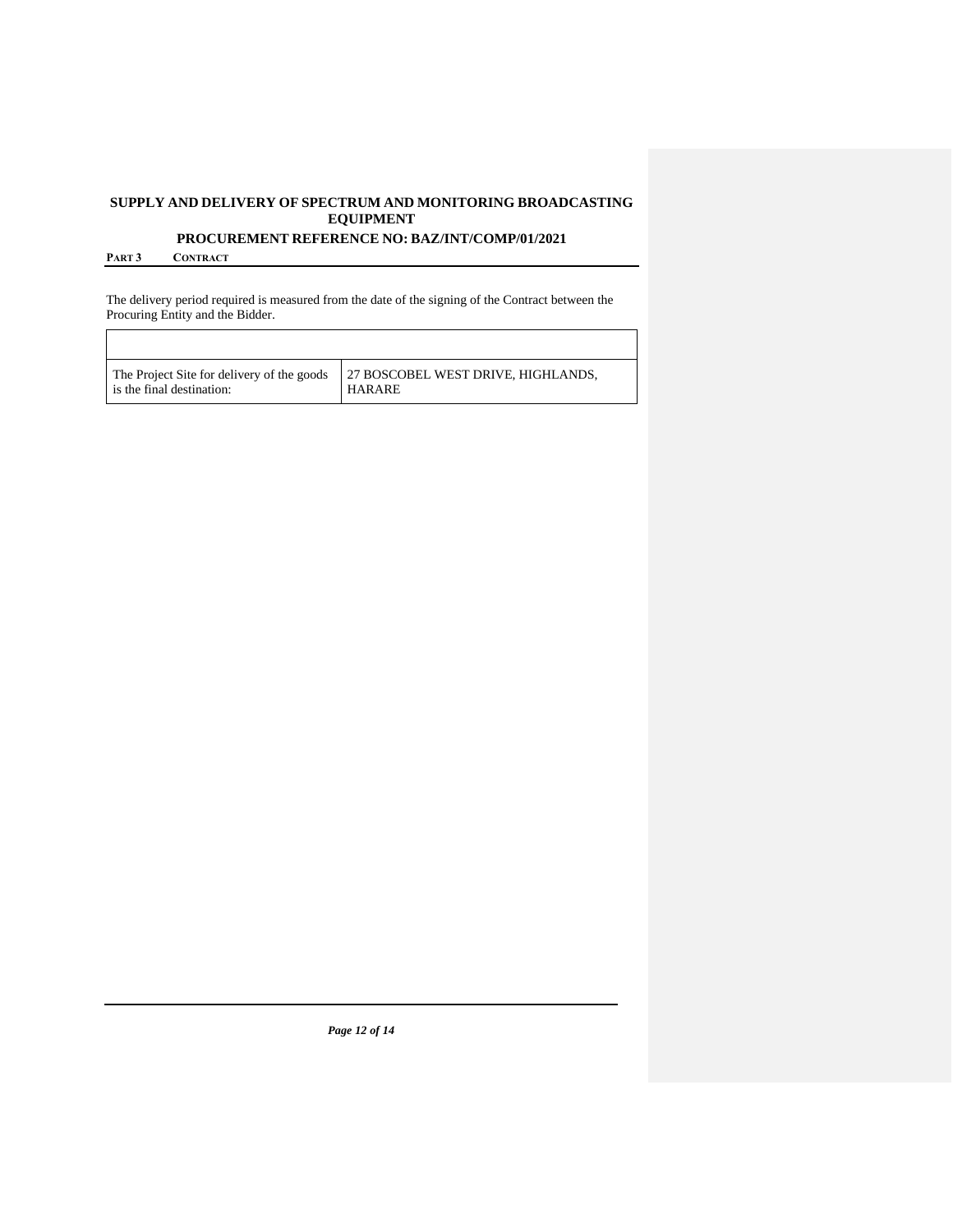**PROCUREMENT REFERENCE NO: BAZ/INT/COMP/01/2021**

**PART 3 CONTRACT**

**Technical Specification and Compliance Sheet**

| Name of Bidder:            |  |
|----------------------------|--|
| Bidder's Reference Number: |  |

*The Goods and Related Services must comply with following Technical Specifications and Standards: [Columns a and b are completed by the Procuring Entity. Column c must be completed by the Bidder*

*to indicate the full specification of the items offered and their compliance with the specification* 

**Commented [NB1]:** 

|--|

| A                              | $\boldsymbol{B}$                                                                                                                                                                                                                                                                                                                                                                                                                                                                                                                                                                                                                                                                                                                                                                                                                                                                                                                                                                                                                                                                                              | $\mathcal{C}$                                                                                              |
|--------------------------------|---------------------------------------------------------------------------------------------------------------------------------------------------------------------------------------------------------------------------------------------------------------------------------------------------------------------------------------------------------------------------------------------------------------------------------------------------------------------------------------------------------------------------------------------------------------------------------------------------------------------------------------------------------------------------------------------------------------------------------------------------------------------------------------------------------------------------------------------------------------------------------------------------------------------------------------------------------------------------------------------------------------------------------------------------------------------------------------------------------------|------------------------------------------------------------------------------------------------------------|
| <b>Item</b><br>No <sup>1</sup> | Item description and full technical Specification required<br><i>(including applicable standards)</i>                                                                                                                                                                                                                                                                                                                                                                                                                                                                                                                                                                                                                                                                                                                                                                                                                                                                                                                                                                                                         | {Confirm full specification of items offered by<br>Bidder and compliance of items to detail in<br>column b |
|                                | Portable TV & Radio Analyzer<br><b>Technical Specifications:</b><br>19) TV Standards Supported<br>DVB-T2<br>xi.<br>xii.<br>DVB-S/S2<br>DVB-C<br>xiii.<br>xiv.<br>Analog TV<br><b>IPTV</b><br>XV.<br>20) Radio Standards Supported<br>FM (Fully Compliant with ITU SM.1268)<br>v.<br>vi.<br>DAB/DAB+<br>21) Demodulating capabilities for the above-mentioned standards<br>22) Capability for Drive Testing Maps<br>23) Capability for recording the Transport Stream and Spectrum RF<br>24) Capability to export measurements in .pdf and .xls files<br>25) Full antenna kit<br>26) Direction Finding (Optional)<br>27) Other Requirements:<br>Carry Case for the analyzer<br>vii.<br>viii.<br>Spare battery for the analyzer<br>Training<br>ix.                                                                                                                                                                                                                                                                                                                                                              |                                                                                                            |
| 2                              | <b>Digital Television Remote Monitoring Equipment</b><br><b>Technical Specifications:</b><br>27) Real-time monitoring of up to 4 digital television multiplexes, both at RF<br>and transport levels.<br>28) Save Measurements, Historic of Alarms<br>29) Capability for Recording the Transport Stream: Manual and Based on<br>Alarms<br>30) Minimum 1Tb storage (multi-year log capability)<br>31) Monitor Black & Freeze Images, Audio Silence and Loudness<br>32) Monitor IP Measurements (Maximum/Minimum Interval between packet<br>arrival, IP payload Bit Rate, UDP Payload Bit Rate, Media Loss Rate, IP<br>Lost Frames, Corrected IPs)<br>33) Capability for creating quality profiles in each RF, ASI and IP interfaces<br>34) Capability for import / export configuration to replicate the configuration in<br>other similar devices<br>35) SNMP compatible<br>36) User Friendly Web Interface for a remote access to the device<br>37) Signal quality measurements: Power, C/N, BER, MER, shoulders<br><b>Constellation Diagram</b><br>38)<br>39) Other requirements.<br>Dual power supply<br>v. |                                                                                                            |

*Page 13 of 14*